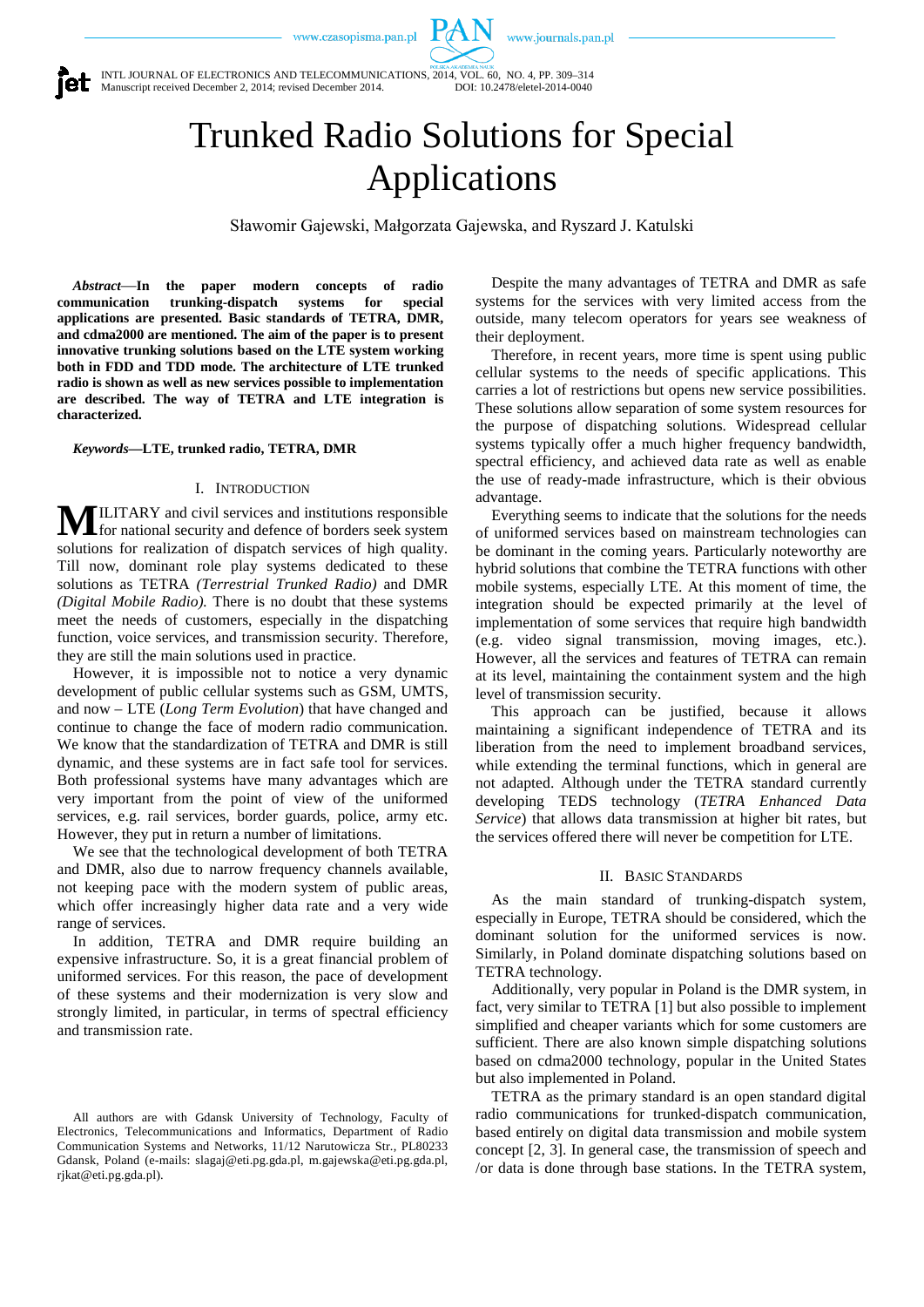classic multiple access technology based on TDMA and FDMA is implemented.

It enables access to every radio channel with a bandwidth of 25 kHz, four time slots for the system users and / or to transmit control data. The quadrature, differential phase modulation  $\pi/4$  DQPSK is used.

Currently, in the system more flexible way to use TETRA radio channels is proposed and the improved performance of data services by standardizing TEDS subsystem. The subsystem that allowed a combination of several frequency channels in multiples of 25 kHz, reaching a width of 50, 100 or 150 kHz. This is done by using the basic  $\pi/8$  D8PSK modulation and QAM, implemented on multiple subcarriers (so-called *Filtered Multi-Tone* modulation – FMT). FMT is similar to OFDM (*Orthogonal Frequency Division Multiplexing*) but additional filtration of symbols transmitted in subchannels is made. This improves signals immunity to disturbance, especially those related to the Doppler effect, and reaches a slightly higher spectrum density. TEDS achieves data rates of several hundred kbps.

The main TETRA modes include working in the oldest variant, so-called  $V + D$  (Voice + Data), in which we have the possibility of simultaneous or independent transmission of both voice signals and data. There is also the PDO packetmode transmission (*Packet Data Optimized*) but it is not too popular.

In addition, TETRA terminals provides the opportunity to work in trunked mode (*Trunking Mode Operation - TMO*), using base stations, as well as direct-mode (*Direct Mode Operation - DMO*), which allows direct communication between terminals without a base station.

The DMR is standardized by ETSI, like TETRA, and is an alternative to TETRA, possible to implement in simplified variants a bit cheaper than TETRA (is more flexible from the point of view of its implementation). DMR is very popular in Poland because it offers greater possibility to reduce the required equipment in relation to TETRA. Therefore, it is believed that DMR is a less expensive in the costs of purchase and maintenance. DMR can operate in three different configurations of various complexities of hardware and services.

The first option is an unlicensed solution, designed for small business and private use. Allocated frequency band is unlicensed (approx. 446 MHz). Small powers of transmitted signals are applied and direct mode of communication between transceivers, without the mediation of base stations. This variant is dedicated mainly to the speech signal transmission services.

The second variant includes a conventional digital transmission. The system is more comprehensive and offers a rich set of services typical for dispatching systems, including data transmission. The solution is rather local but is most prevalent.

The third option is a typical trunked radio, equivalent to the TETRA system. In this embodiment, the system is ready to perform all trunking functions in WAN, using the network of base stations. Next to voice services, enables the transmission of packet-switched data.

In DMR the TDMA multiple access is implemented which enables access to two time slots in a single radio channel of 12.5 kHz bandwidth and thus the two communication

channels. 4FSK modulation is used and the detection and correction channel coding.

# III. GOTA SYSTEMS

The next interesting solution is a set of systems called GoTa. The most famous solutions is the system based on cdma2000 technology working in 450 MHz band (i.e. CDMA450) in Poland. The cdma2000 system is increasingly used in Poland by generalizing the cdma2000 cellular systems for internet applications. But the use of cdma2000 for dispatch solutions is popular, too.

As well known, the cdma2000 system is standardized by 3GPP2 as 3G system. This system is growing as fast as UMTS and is also based on the technique of direct sequence spread spectrum DS-CDMA. The cdma2000 is very popular in many countries in the world, especially in USA.

Dispatching functions have been designed in the system as a kind of overlay solution. The system is called a Digital Dispatch Communication System. This system has nearly 95% coverage in Poland and enables the realization of basic dispatch services. But this is not so professional system like TETRA and DMR. Therefore, this solution is not recommended for use by the services, railways and border guards in Europe.

GoTa systems can be implemented in UMTS, and GSM, too, and these solutions are becoming increasingly popular in Europe.

However, the range of services offered in the cdma2000 system is very rich: broadcast connections, individual and group connections, alarm connections. Easy creation of user groups is possible and dispatch management. From this point of view, the system is similar to TETRA, and enables the broadband data services in a slightly greater extent.

The great drawback of the cdma2000system is a lack of feasibility of calls in direct transmission mode. This mode is admittedly through a complementary analogue transmission but this solution is rather primitive. From the other side, transmission security solutions are not compatible with European requirements, expected for uniformed services.

Now, GoTa 4G solutions are proposed, too. In general, this solution is based on LTE system working in the TDD mode. This shows that the importance of the development of LTE dispatch systems is increasing.

The main system component of GoTa 4G is so-called Commanding Dispatch System which can be connected to different subsystems and networks:

- ˗ Integrated system servers e.g.: recording server, contingency plan server, GIS (Global Information System) server, SMS server, fax server etc.
- ˗ Three screen dispatch console
- ˗ Wireless trunking systems: GoTa, TETRA, DMR, PDT (Police Digital Trunking system in China)
- ˗ Shortwave and ultrashort wave subsystems (radio stations)
- ˗ Video conference and video surveillance equipment
- ˗ Satellite communication system
- ˗ Conference room equipment: video conference, sound console, conference terminals
- ˗ Internal network equipment: analog phones, video phones, Ip phones etc.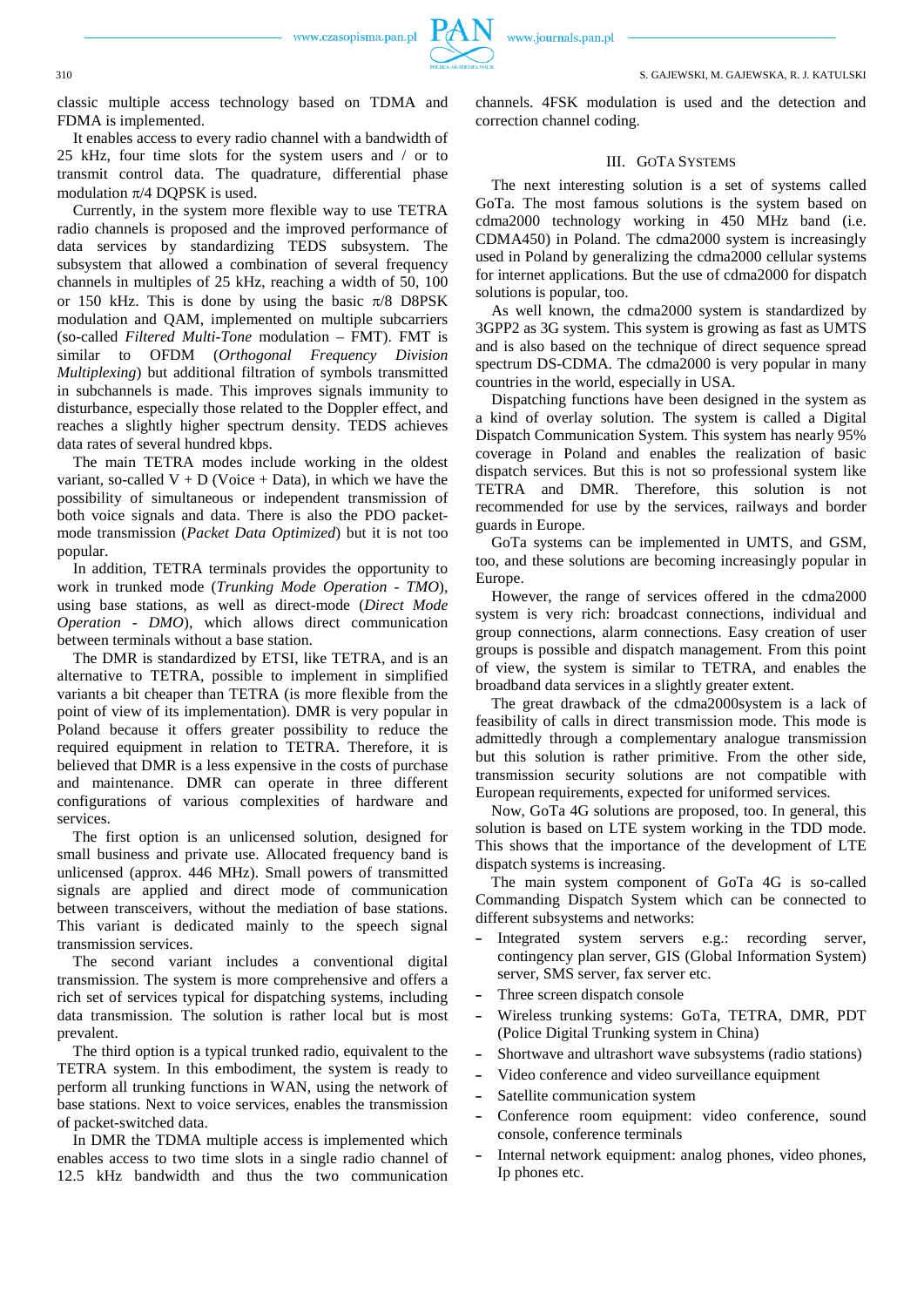

Fig. 1. General concept of the LTE trunked radio.

Public network (PSTN, PBX, PLMN) and valid communication equipment: fixed-line phones, mobile phones, satellite phones, digital phones.

#### IV. DISPATCH LTE SOLUTION BASED ON PRIVATE NETWORK

LTE is the standard of cellular systems of new generation which is the result of its development towards 4G (*LTE Advanced*), elaborated by 3GPP. The LTE system provides a much higher bit rate achieved in comparison to UMTS, through the use of efficient techniques for signal processing, multi-antenna techniques and broadband MIMO channels, which may be 1.4, 3, 5, 10, 15 and 20 MHz, and for LTE-Advanced up to 100 MHz (5 channels of 20 MHz) [1].

It provides flexible bandwidth allocation for users and achieve very high transmission rates. The OFDMA

(*Orthogonal Frequency Division Multiple Access*) is applied in downlink for FDD mode, and the SC-FDMA technique of for uplink (*Single Carrier - Frequency Division Multiple Access*), also in the FDD mode. But in TDD mode the OFDMA technique is used for both transmission directions.

LTE may ensure the achievement of downlink bit rate even more than 150 Mbps (using 2x2 MIMO technology), and in uplink even more than 80 Mbps [2]. Finally achieved rate depends on the bandwidth and the implementation details of individual operators and equipment suppliers. In the OFDM technique, signal transmission is made using a number of orthogonal subcarriers, which are independently modulated by the different signal streams. These subcarriers are spaced by 15 kHz, which means that such 10 MHz band can fit hundreds of mutually orthogonal subcarriers. The diversity of bit rate is achieved by the selection of modulation (e.g. QPSK, 16 QAM,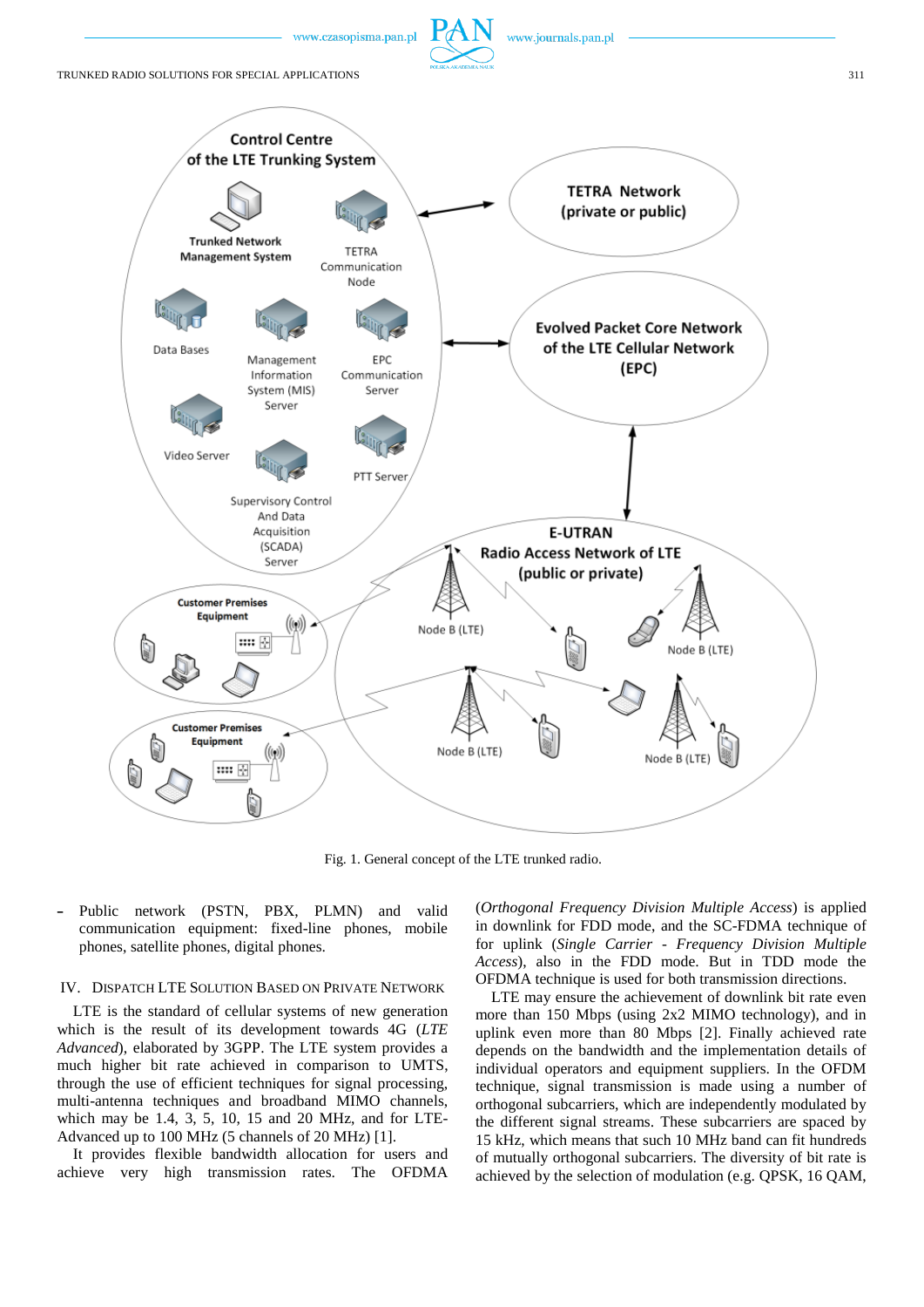

312 S. GAJEWSKI, M. GAJEWSKA, R. J. KATULSKI

and 64 QAM), a coding rate and free allocation of subcarriers for each user (OFDMA).

Trunking concepts of LTE in general rely on the separation of infrastructure dedicated for the purpose of dispatching, both hardware and software, in order to extend the functionality of the LTE system. Additionally, it can be executed regardless of the participation of a mobile operator.

In addition, using a virtual private network tunnels (so called: *Virtual Private Network - VPN*) achieves a certain isolation from access by unauthorized users and ensure a significant level of transmission security. Such a system can have its own management subsystem and a set of devices and servers supporting its dispatch functions.

Fig. 1 shows an example of the architecture of LTE dispatching system, on the background of general, simplified architecture of LTE mobile public system. As we can see, the basis of the proposed solution is to separate the functional area into an imaginary name *Control Centre of the LTE Trunking System*, which is the central area of the system. Trunked LTE at this level can communicate and interact with TETRA or DMR to a limited extent, which depends on the adopted solutions dedicated to the institution, service etc.

However, the basis for communication is LTE, what means the connection of dispatching system with architecture of the LTE core network called EPC (*Evolved Packet Core network*). It is worth to note that the trunking system is a packet switched system, like the LTE cellular system, which gives the possibility to increase the transmission efficiency in comparison with the circuit-switched channels. This solution allows creating internal private VPN network to enhance the security of transmission. In contrast, the TETRA communication system may also take place in the packet mode channels.

Radio access to user terminals is via the LTE radio access network called E-UTRAN (*Enhanced - Universal Terrestrial Radio Access Network*). It is made using base stations (*Node B*). In addition, using multi-system terminals the communication can also be made by TETRA.

The area of operation of the end-users is any equipment belongs to the user equipment CPE (*Customer Premises Equipment*). Then, is possible the creation of internal networks based on additional user equipment and application of additional routing (e.g. Wi-Fi). Of course, the function of user terminals can provide various kinds of devices, including: laptops, smartphones et al. And for CPE we can use telephones, routers, switches, local gateways, set-top-boxes, peripheral devices including mobile terminal equipment, network adapters for local area networks, access points, etc.

# V. MANAGEMENT CENTRE OF LTE TRUNKED RADIO

The control centre may, in principle, include a variety of network elements for custom data services and voice services, depending on actual needs and used systems. For instance, it may cooperate with LTE only or provide support to the TETRA system.

The control centre may include:

- ˗ Trunked Network Management System,
- Supporting databases,
- ˗ EPC Communication Server communication server to work with the LTE cellular network
- ˗ TETRA Communication Node
- ˗ Servers for service of Management Information System for companies
- Server for SCADA services (Supervisory Control and Data Acquisition),
- Video server for video services
- Server for PTT services (Push-to-Talk), typical for dispatching systems and others.

The above list is not closed and the actual selection of services and equipment depends on the needs of system customers. As we can see, a significant portion of the listed above devices includes services requiring a wide bandwidth and high transmission rate, which now may be available only in cellular systems, such as LTE. The system can enable the implementation of a number of services, which, in general, were not previously available to the dispatching systems.

These services include, for instance:

- Services of industrial monitoring and data acquisition, socalled SCADA, which may also include broadband transmission of video signals and high-rate data transmission, and facilitate the acquisition of information of all kinds, industrial facilities and military bases, police, etc.,
- Local and extensive management information systems (MIS) – advanced computer systems for business and other organizations, for the recording and analysis of data from various organizational units and their delivery to the superior units (managers), as ordered, current and properly processed form, e.g. storage state, statistics, financial reports etc.
- ˗ Video services, including wireless video, e.g. for video industry monitoring of: refineries, gas pipelines, ports, shipyards and others, and for uploading videos of different origin and destination.

## VI. TETRA AND LTE INTEGRATION

Dissemination of LTE dispatching solutions will probably be bigger because the system in terms of achieved data rate is generally considered a breakthrough. So, regardless of the development of TETRA and DMR as dedicated systems for special applications, it is expected both independently operating LTE dispatching solutions and solutions that integrate LTE with TETRA.

It is evident that high-rate data transmission in TETRA will never be possible to the extent as in LTE and never reach such a large degree of modernity. The speed of development of LTE is unrivalled because the potential of companies implementing the LTE is globally much greater than the potential of companies implementing TETRA.

Many companies, however, suggests solutions that integrate TETRA with LTE, what becomes very interesting in the context of LTE trunked radio concepts development. Already some giants in the market of TETRA, which also has its share in LTE design, test devices that can simultaneously handle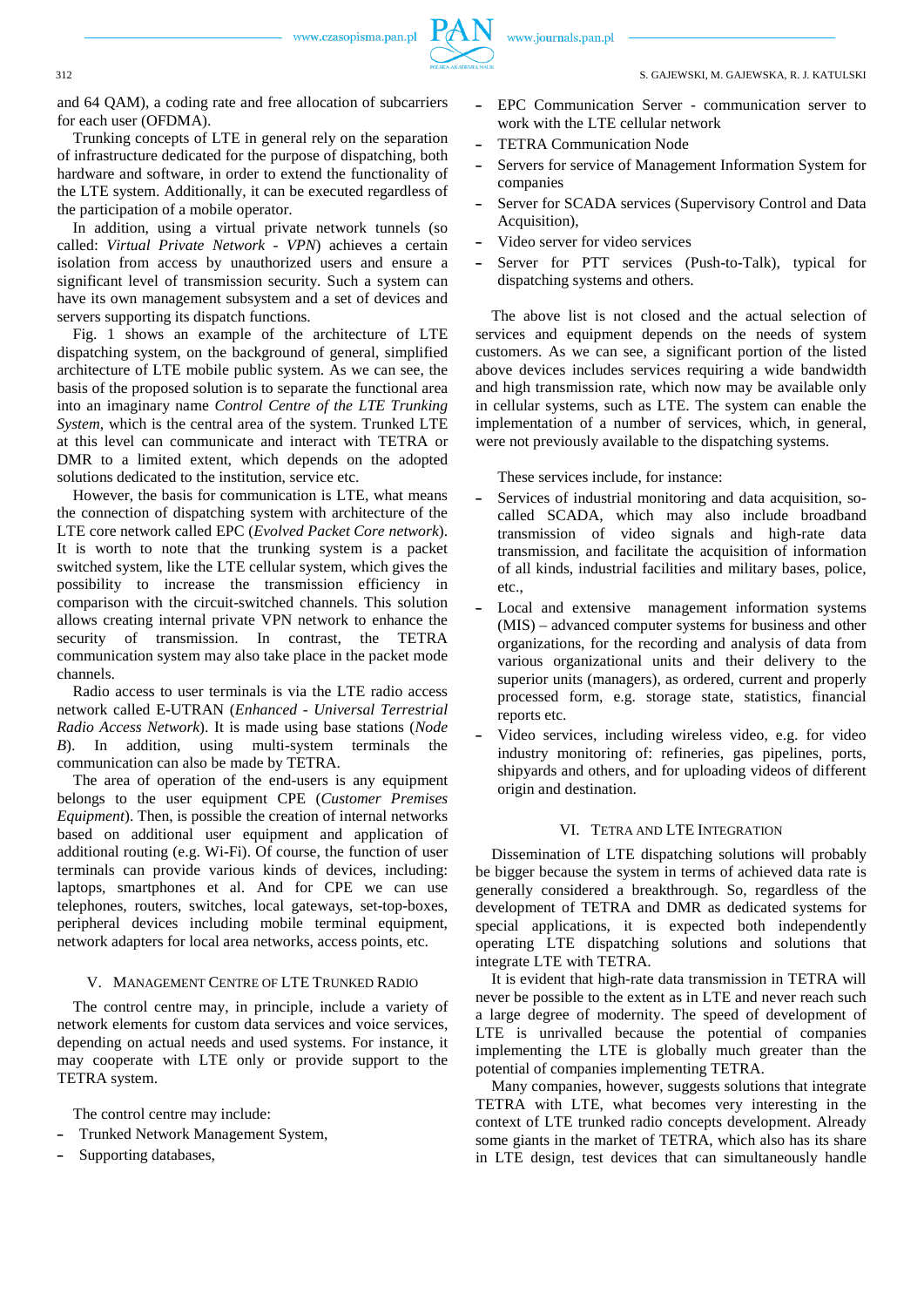

**Markers**: MME – Mobility Management Entity, HSS – Home Subscribtion Server, P-GW – Packet Data Network Gateway, S-GW – Serving Gateway, eNodeB, PCRF - Policy and Charging Resource Function (module for service management and QoS management)

Fig. 2. Architecture of the system integrating TETRA and LTE, maintaining their infrastructure independence.

both TETRA and LTE. With this approach, TETRA will evolve towards integration with LTE.

One of the concepts of integration process development is to offer the implementation of services "TETRA via LTE" (*TETRA communications over LTE*) [4]. This proposal includes the launch in LTE the full set of services typical for TETRA and deployment appropriately designed dual-system or multi-system terminals. Such terminals will be mechanically immunized and resistant to exposure, as in classical TETRA.

The original path of TETRA evolution towards LTE includes high-rate data services requiring wide bandwidth, so e.g.: multimedia services, complex database support, image transmission, audiovisual signals transmission etc. In contrast, the core of voice service may long remain rather on the side of TETRA.

The basis of cooperation between TETRA and LTE is the behaviour of the boundary between the terminal software that supports TETRA and LTE support software. This solution is

proposed in view of the high level of security of TETRA, which may not always be used. However, thanks to this we are able to provide LTE services while preserving the integrity, containment and high level of safety TETRA, by isolating these two systems.

This problem is analyzed due to the reported needs of services that still avoid the use of open networks. Sure, that with such terms TETRA can continue to remain closed for services and must not be exposed to possible unauthorized access to the public network.

Creating a closed network is a typical method of securing special computer systems from tampering with the outside world.

Fig. 2 shows the system architecture for integrating TETRA with LTE while maintaining their independence. As we can see, there are completely separated areas of network management. The dotted arrow represents only optional network connecting, if any possibility of communication in both networks without user terminals can be desirable. In